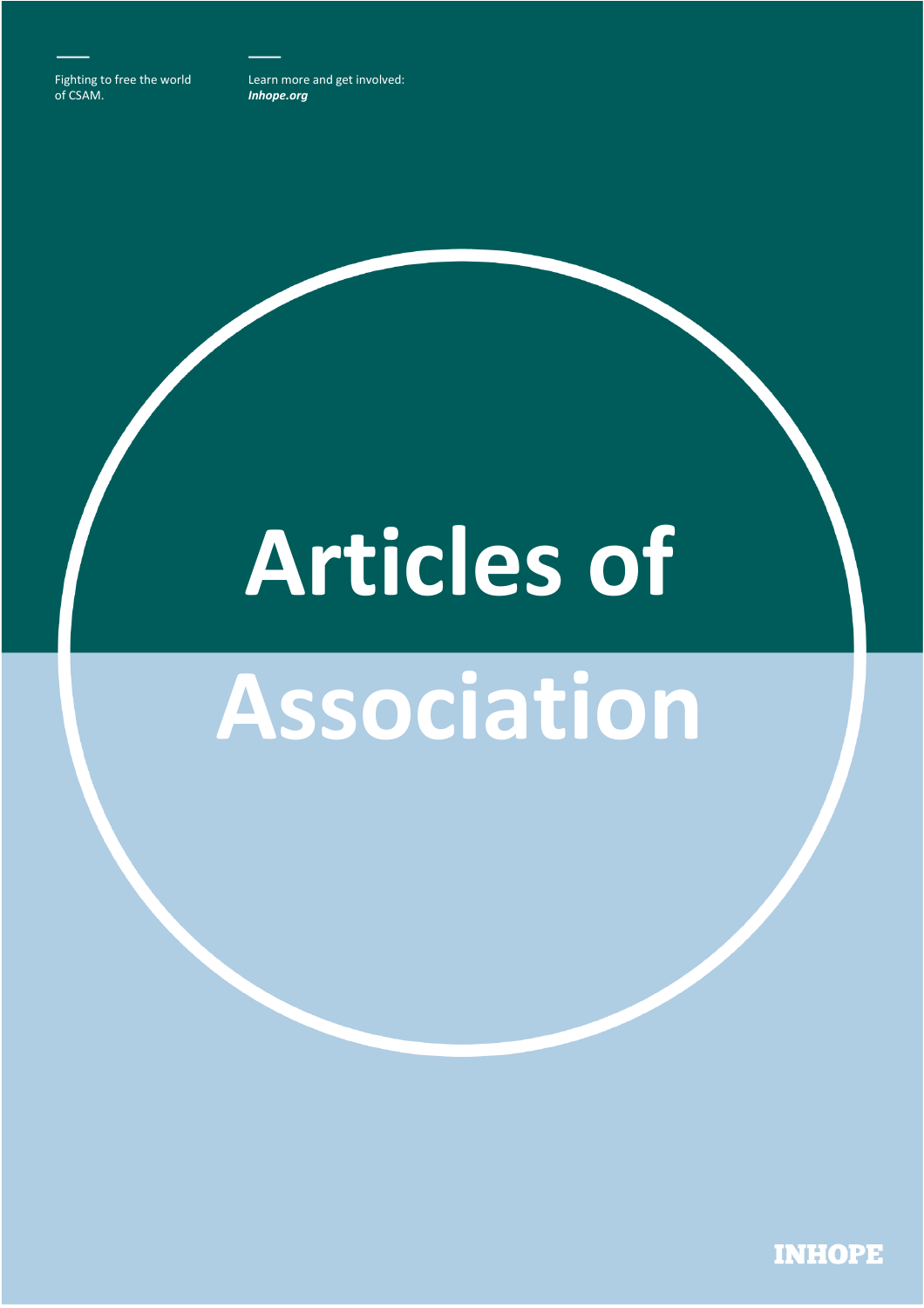## INHOPE

## ARTICLES OF ASSOCIATION

## (As amended by vote AGM December 2021 & Notarised)

The International Association of Internet hotlines | Registered in Amsterdam no 34124277 TSH Collab Amsterdam West, Jan van Galanstraat 335, 1061 AZ, Amsterdam, The Netherlands | inhope.org

#### 2021S20524CW.AOA

On the thirty-first day of December two thousand and twenty-one, appeared before me, Carlos Jesús Henriquez Cubas, deputy civil law notary, hereinafter referred to as "civil law notary", acting as deputy of Paul Robert Schut, civil law notary in Amsterdam:

Eleonore Soenartie van Tongerloo-Wongsodikromo, officiating at Piet Heinkade 229, 1019 HM Amsterdam, born in Paramaribo, Suriname, on the fifteenth day of October nineteen hundred and sixty-three.

The person appearing declared:

- I. The articles of association of International Association of Internet Hotlines INHOPE, an association (vereniging), having its corporate seat in Amsterdam, its office address at Spuistraat 139, 1012 SV Amsterdam, and registered in the Commercial Register under number 34124277 (the Association), were lastly established by a deed of amendment executed on the twenty-fifth day of May two thousand and eighteen before J. Schouten, civil law notary in Amsterdam.
- II. In an extraordinary general meeting of the Association held on the fourteenth day of December two thousand and twenty-one it was resolved amongst others to amend the articles of association of the Association as mentioned below.

One of the board members, on the thirty-first day of December two thousand and twenty-one, has authorised the person appearing to execute the notarial deed amending the articles of association of the Association and confirmed that the resolution to amend the articles of association of the Association was legally adopted.

The authorisation has been attached to this deed.

The person appearing, acting in said capacity, declared hereby to completely amend the articles of association of the Association, laying them down as follows: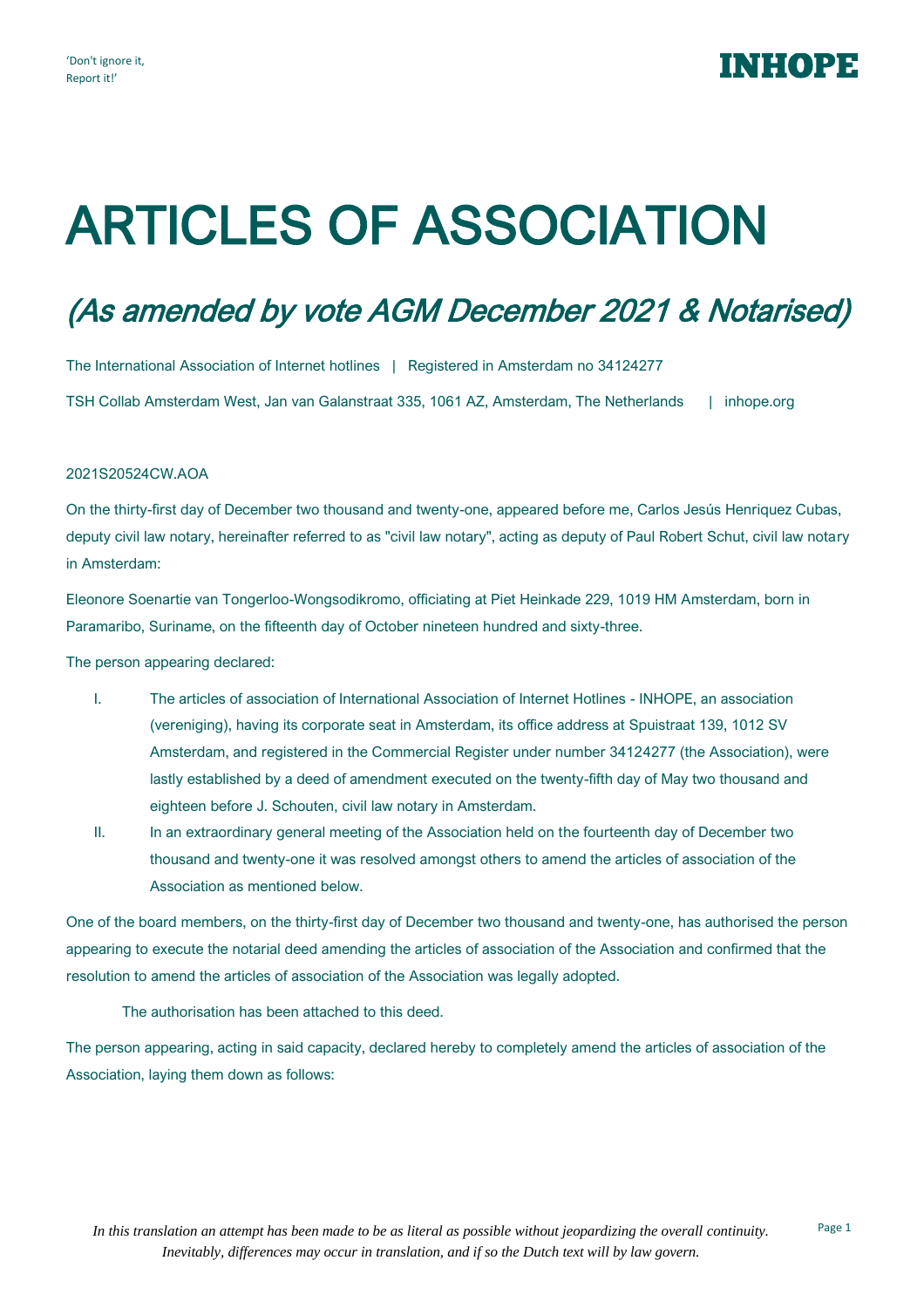## INHOPE

## **Definitions:**

#### **Article 1:**

1. In these Articles of Association, the following terms shall have the following meanings:

Association (vereniging) means the legal entity to which these Articles of Association pertain.

Board (bestuur) means the management board of the Association.

Director (bestuurders) means a managing director of the Association and member of the Board.

General Meeting (*algemene vergadering*) means the body of the Association consisting of the Members or a meeting of Members (or their representatives) and other persons entitled to attend such meetings.

in writing means by letter, by telecopier, by e-mail, or by message which is transmitted via any other current means of communication and which can be received in the written form.

Member means a member of the Association.

Register means the register of members.

Rules and regulations mean the by-laws of the association.

- 2. References to "Articles" refer to articles which are part of these Articles of Association, except where expressly indicated otherwise.
- 3. Any reference to "he" shall include "she", "it" or "they".

## **Name and Corporate Seat:**

#### **Article 2:**

- 1. The Association's name is: International Association of Internet Hotlines INHOPE.
- 2. The Association has its corporate seat in Amsterdam.

## **Objectives:**

#### **Article 3:**

The objectives of the Association are to facilitate and promote the work of INHOPE Member Hotlines, whose work is to eradicate illegal content, primarily child sexual abuse material, on the internet.

## **Membership:**

#### **Article 4:**

- 1. The membership of the Association shall comprise full Members and provisional Members.
- 2. The Association requires provisional membership for one year before applying to become a full Member. Voting rights and Board membership cannot be attached to the provisional membership during this period of one year.
- 3. To qualify as Member, applicants must:
	- a. provide a mechanism, other than reporting channels provided by law enforcements agencies, for receiving complaints from the public about alleged illegal content inter alia child sexual abuse material on or by use of the internet;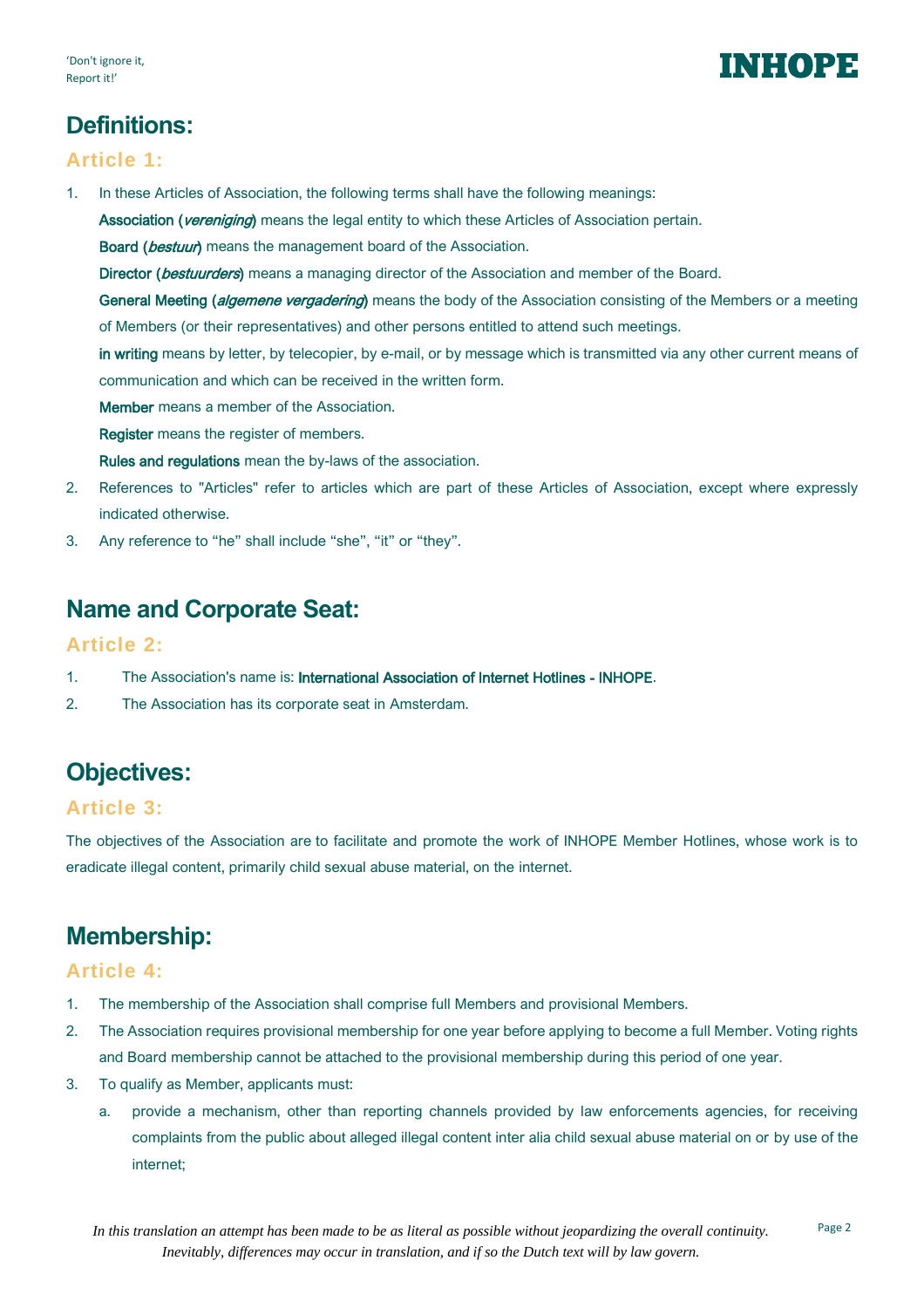

- b. have effective transparent procedures for dealing with complaints;
- c. have the support of the government, the online technology services provider industry, law enforcement; and
- d. comply with the INHOPE Code of Practice.

## **Admission Members:**

#### **Article 5:**

- 1. The Board shall decide on the admission of provisional Members and the General Meeting shall decide on applications to full membership, both taking into account the requirements laid down in Article 4 paragraph 3.
- 2. In case of non-admission as a provisional Member, the General Meeting may still decide to admit such a Member.

## **Termination of Membership:**

#### **Article 6:**

- 1. The membership of a Member shall terminate:
	- a. upon the Member ceasing to exist pursuant to the laws of its country of incorporation;
	- b. upon the resignation by the Member;
	- c. upon resignation by the Association, which resignation could be made:
		- i. by bankruptcy of a Member;
		- ii. by dissolution or liquidation of a Member according to the law applicable to the Member;
		- iii. when a Member does not observe its obligation towards the Association;
		- iv. when it can in reason no longer be demanded from the Association, in the opinion of the General Meeting, to continue the membership;
	- d. by expulsion. An expulsion may only be ordered if a Member breaches these Articles of Association, including that a Member no longer meets one or more of the qualifications for the membership on the basis of Article 4 paragraph 3 of these Articles, or the regulations or resolutions of the Association, or prejudices the Association in an unreasonable manner.
- 2. Notice of resignation by the Association shall be given by the Board.
- 3. Resignation by the Member or the Association may only take place as per the end of a (calendar) quarter and with due observance of a notice period of three months. However, the membership can be terminated immediately if the Member or the Association cannot reasonably be expected to continue the membership.
- 4. A notice given in violation of the provisions of paragraph 3 of this Article, first sentence, shall terminate the membership at the earliest possible date after the date on which notice was given.
- 5. Expulsion of a membership is done by the Board.
- 6. The Member concerned may appeal to the General Meeting to a resolution to terminate the membership by the Association on the grounds that the membership cannot reasonably be expected to continue and a resolution to expulsion from the membership within one month of receipt of the notification of such resolution. He shall be informed as soon as possible in writing of the decision, stating the reasons. During the appeal period, and pending the appeal, the Member is suspended.
- 7. If the membership terminates during a financial year, the membership fee shall nevertheless be payable.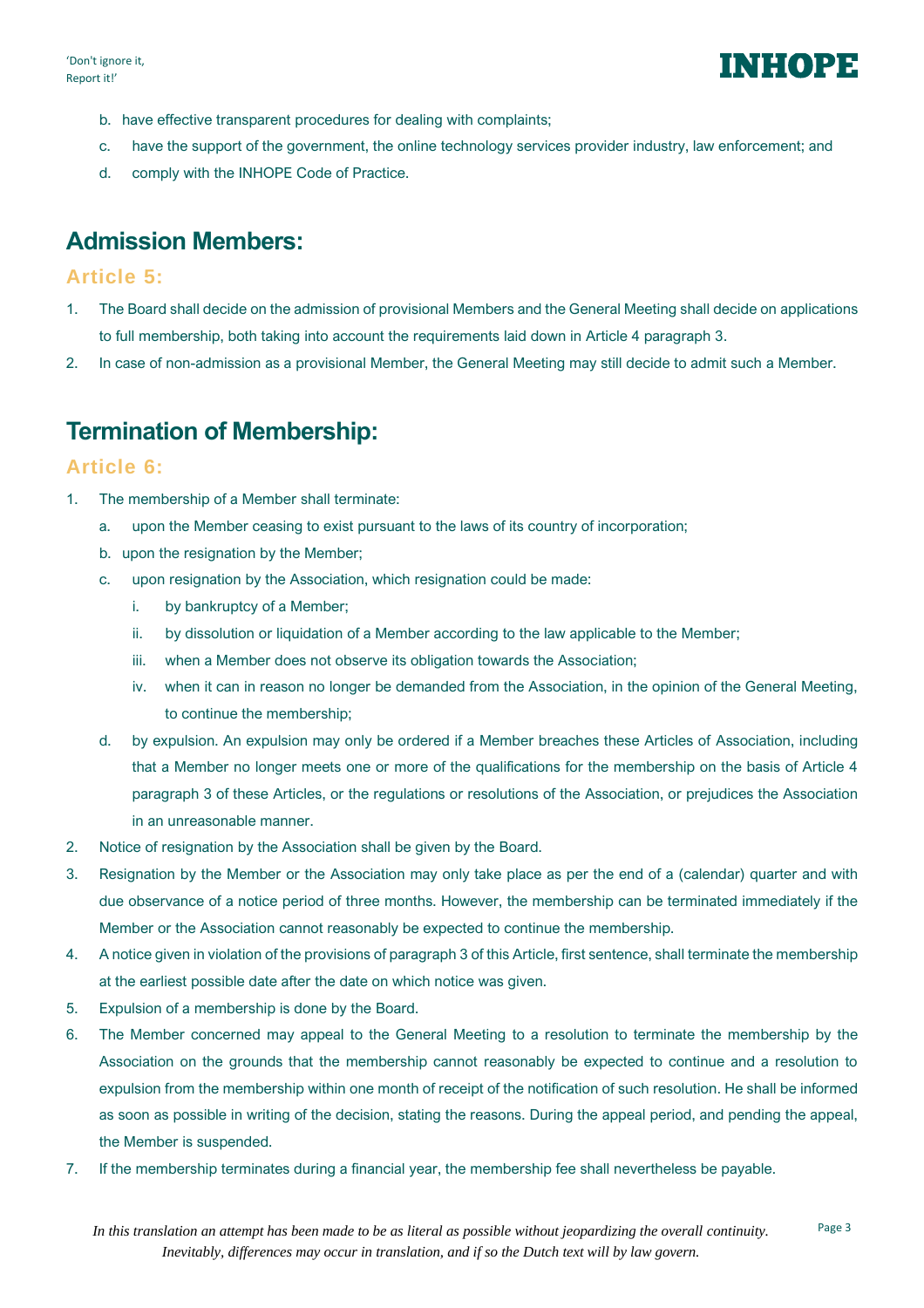## **Obligations of the Members:**

#### **Article 7:**

- 1. Each Member shall pay an agreed annual membership fee.
- 2. Members may be divided into categories, each of which will pay a different membership fee.
- 3. The annual membership fees shall be paid by the Member within the payment period included in the invoice concerning the annual membership fee. If a Member has not paid the annual membership fee within the payment period they will be in default.
- 4. If a Member is in default their voting rights shall be suspended until the membership fee has been paid in full.
- 5. Members are obliged to:
	- a. respect these Articles and pay the agreed annual membership fee;
	- b. respect the procedures of other Members;
	- c. make a commitment to confidentiality; and
	- d. co-operate with other Members in exchanging information about illegal content inter alia child sexual abuse material and use and share their expertise.

## **Board of Directors:**

#### **Article 8:**

- 1. The Board shall be charged with the management and administration of the Association.
- 2. The General Meeting shall determine the number of Directors, provided that the Board shall comprise a minimum of three (3) members including the president, the vice-president and the treasurer and such other members as the General Meeting may add to it. The appointment of such members of the Board shall be made before the voting process starts. Only private individuals may be appointed as members of the Board.
- 3. No Member may have more than one representative on the Board at any one time.
- 4. In the event of any vacancies or the absence of a Director, the remaining Director or Directors will be charged with the management of the Association.

In the event of any vacancies or the absence of all Directors, the Association shall temporarily be managed by a person to be appointed for that purpose by the General Meeting.

5. The person who is designated to perform management tasks in the event of vacancies or the absence of the Director(s) pursuant to paragraph 4 of this Article is considered a Director as far as these management tasks are concerned.

## **Duties & decision-making of the Board:**

#### **Article 9:**

- 1. The Board shall be entrusted with the management of the Association, subject to the provisions of these Articles of Association.
- 2. The Board may establish rules (the Board Regulations) governing its internal proceedings, including regarding its decision-making process and working methods, in addition to the relevant provisions of these Articles of Association as well as in respect to other items the Board wishes to include in the Board Regulations.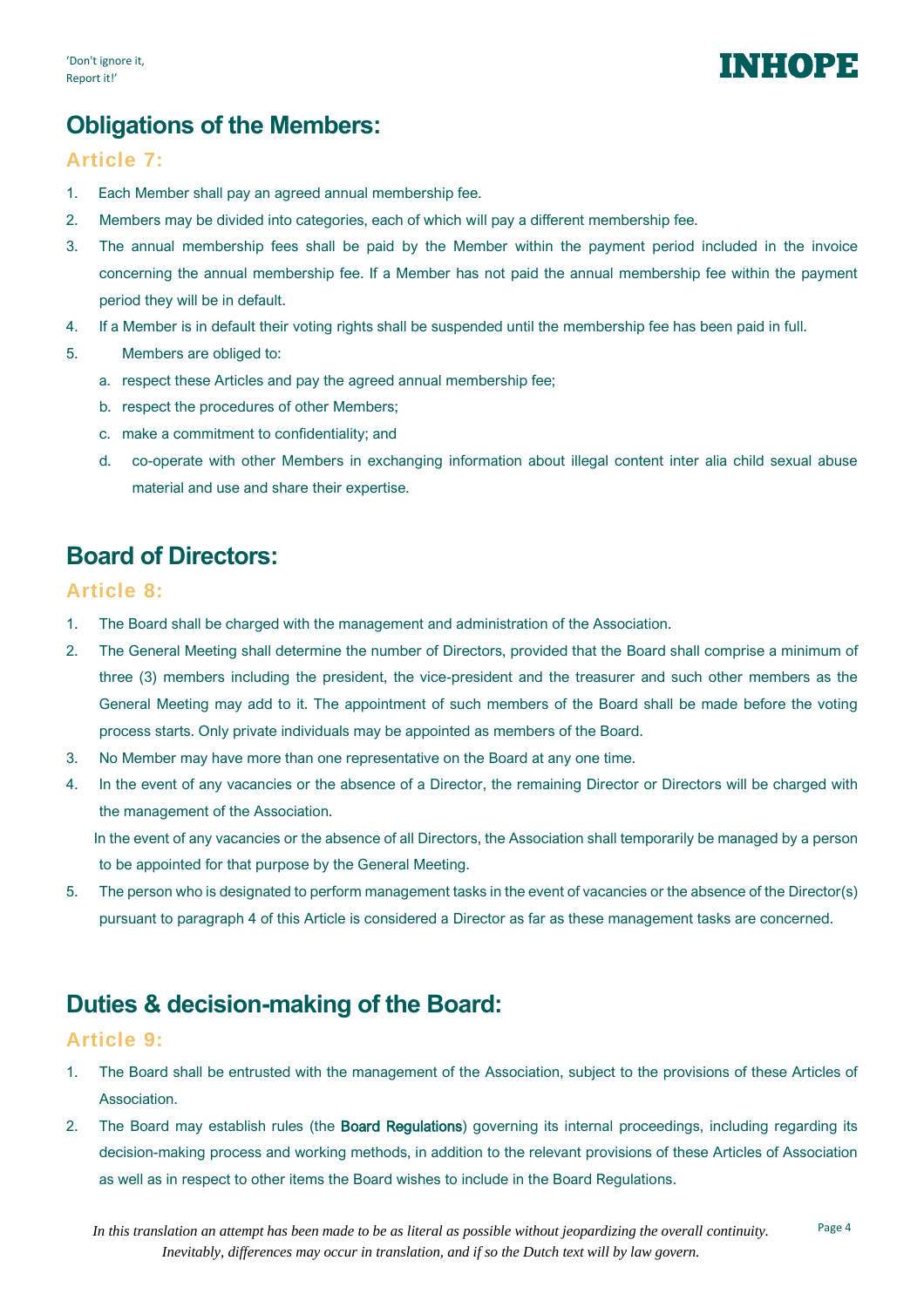- 3. The Board shall be entitled to assign, under its responsibility, certain parts of its duties to committees appointed by it.
- 4. The Board is also authorized to adopt resolutions without holding a meeting, provided the resolution is adopted in writing and all Directors have been informed and agree with this form of decision-making.

### **Representation; conflicts of interest:**

#### **Article 10:**

- 1. The Association shall be represented by the Board as well as by two Directors acting together.
- 2. The Board may appoint officers, including Executive Directors or Chief Executive Officers, with general or limited power to represent the Association. Each officer shall be competent to represent the Association, subject to the restrictions imposed on him. The Board shall determine each officer's title. The authority of an officer thus appointed may not extend to any transaction where the Association has a conflict of interest with the officer concerned, any other officer or with one or more Directors. An Executive Director can be charged with the preparation of decisions of the Board and the (day-to-day) performance of the decisions of the Board, including the (day-to-day) management.
- 3. In all cases where the Association has a conflict of interest with one or more Directors, the provisions of paragraph 1 shall apply unimpaired unless the General Meeting has appointed one or more persons to represent the Association in the case at hand or in such cases. A resolution of the Board with respect to a matter involving a conflict of interest with a Director acting on his own behalf shall be subject to the approval of the General Meeting, but the absence of such approval shall not affect the authority of the Board or the Directors to represent the Association.

## **Notice, agenda and place of meetings:**

#### **Article 11:**

- 1. Notice of General Meetings shall be given by the Board.
- 2. Notice of the General Meeting shall be given no later than on the thirtieth day prior to the day of the meeting.
- 3. The notice convening the General Meeting shall specify the matters to be discussed. Other matters not specified in such notice may be announced at a later date, with due observance of the term referred to in paragraph 2 of this Article.
- 4. The notice of the General Meeting shall be sent to the addresses of the Members shown in the Register.
- 5. General Meetings can be held (i) in person or (ii) by electronic means of communication or (iii) a combination of both. Members may attend by written proxy (including a proxy granted electronically). Members may speak and exercise their voting rights at such meetings. The convocation for the meeting will set out the meeting details and attendance process of the meeting.
- 6. For the purpose of paragraph 5 of this Article, it shall be a requirement that the Member can be identified, can take note of the occurrences at the meeting and can exercise his voting rights. Furthermore, the Member must be able to participate in the discussions by electronic means of communication.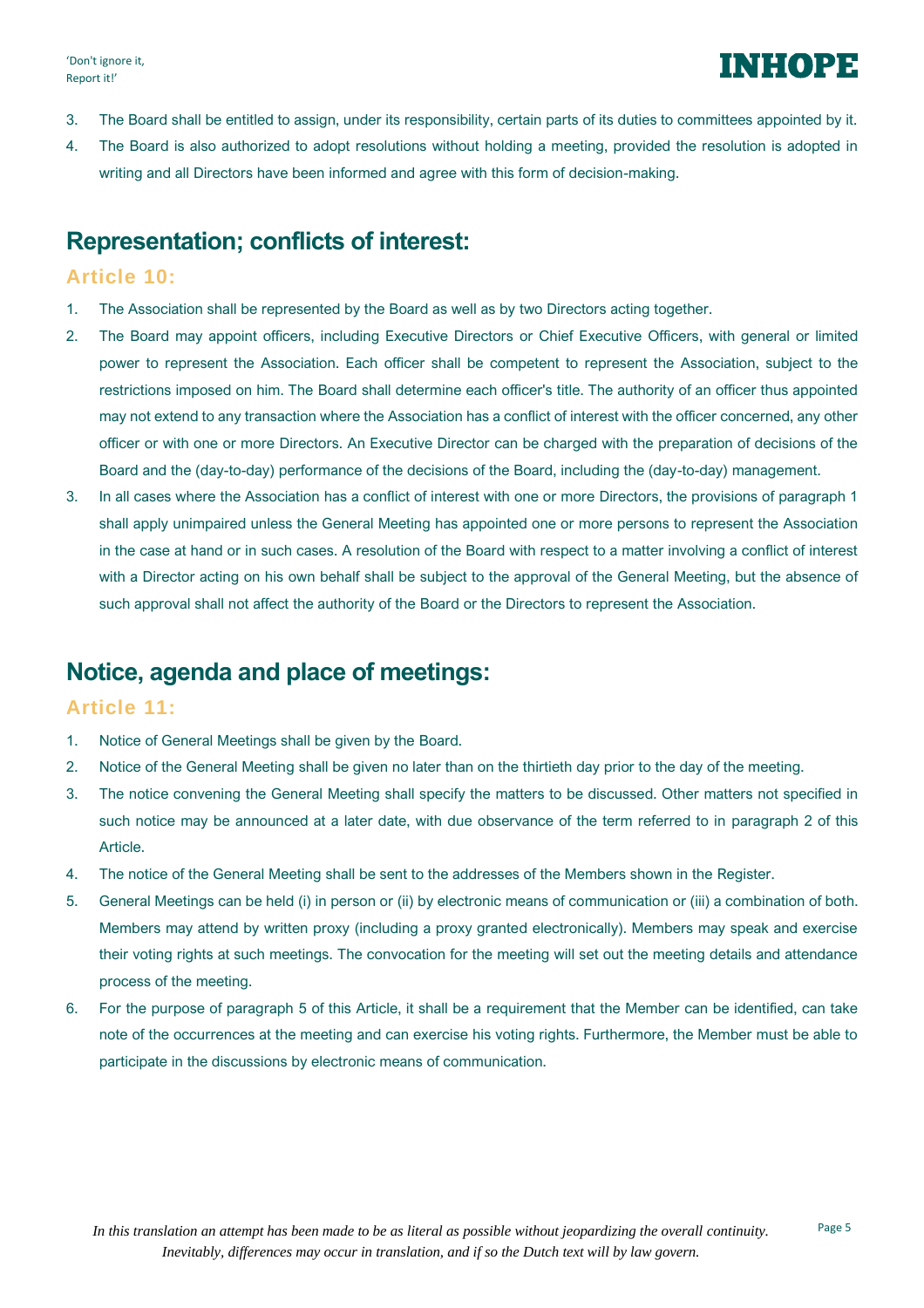

## **Admittance and meeting rights:**

#### **Article 12:**

- 1. Each Member and each Director shall be entitled to attend the General Meeting. Members may be represented in a meeting by a holder of a written proxy. Suspended Members and suspended Directors shall not be entitled to attend. Members who's voting rights are suspended are entitled to attend the General Meeting but will not be entitled to vote.
- 2. At each General Meeting, each person present at the meeting must register, a written proxy must also be registered.
- 3. The General Meeting shall decide on the admittance of other persons to the meeting.

## **Chairperson and secretary of the meeting:**

#### **Article 13:**

The General Meetings shall be presided over by the president of the Board or his deputy. The Rules and Regulations will provide for additional regulations in respect of the chairing of the meeting and adopting the minutes.

### **Minutes:**

#### **Article 14:**

Minutes and records will be kept in accordance with the Rules and Regulations.

## **Decision-making:**

#### **Article 15:**

- 1. Each Member of the Association that is not suspended shall have one vote.
- 2. To the extent that the law or these Articles of Association do not provide otherwise, all resolutions of the General Meeting shall be adopted by an absolute majority of votes cast in a meeting at which fifty percent (50%) of the Members entitled to vote are present or represented.
- 3. As long as all Members are present or represented in a General Meeting, valid resolutions may be adopted by a unanimous vote, on all matters discussed - thus also a proposal to amend the Articles of Association or to dissolve the Association - even if no notice has taken place or if notice is not given in the prescribed manner or any other provision regarding the convening and holding of meetings or a related formality has not been observed.
- 4. When determining how many votes are cast by Members or how many Members are present or represented, no account shall be taken of Members who are not entitled to vote pursuant to the law or these Articles of Association.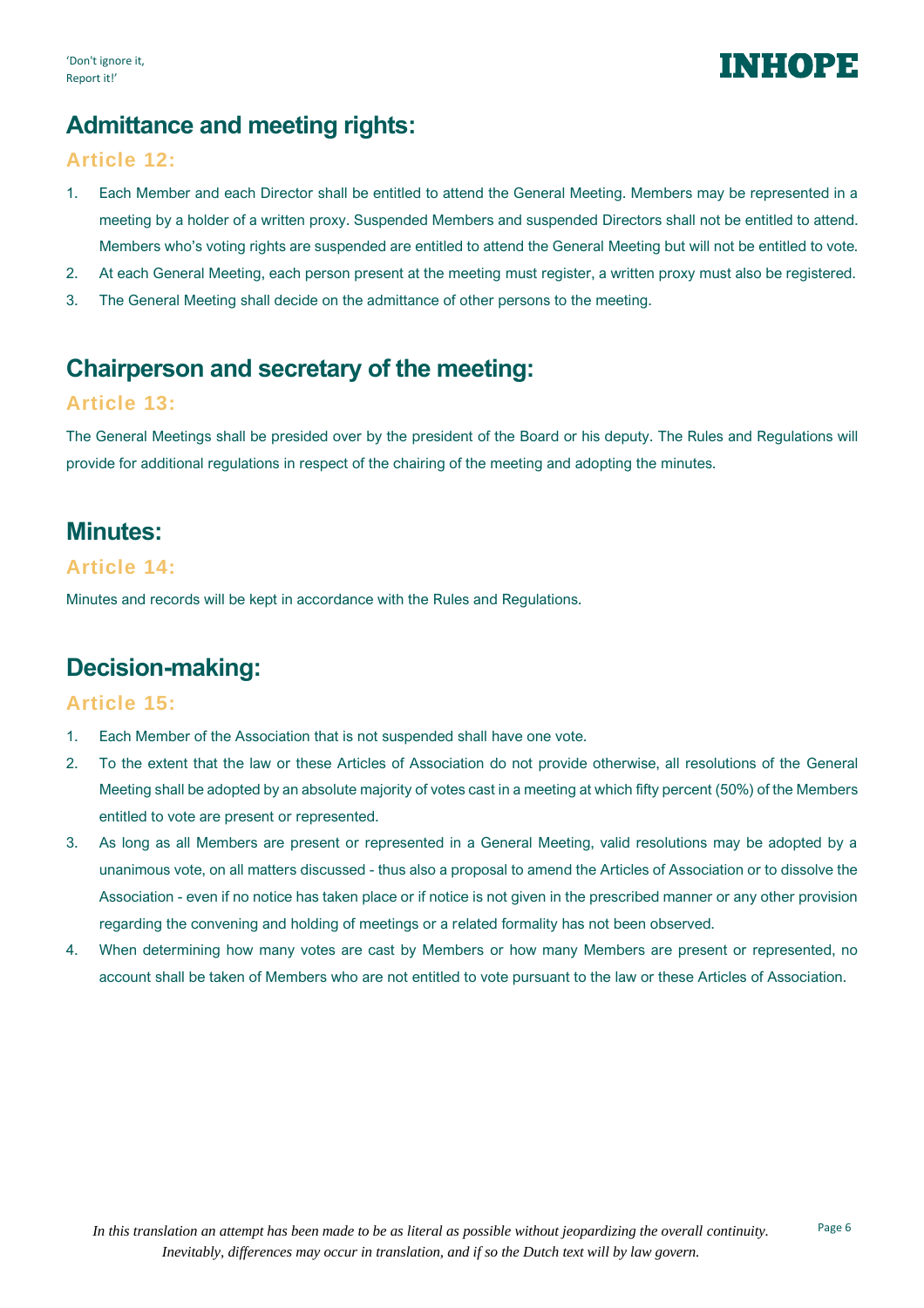## INI:(0)23

## **Voting:**

#### **Article 16:**

- 1. All voting shall take place orally. The chairperson is, however, entitled to decide that votes be cast by a ballot. If it concerns the holding of a vote on persons, anyone present at the meeting with voting rights may demand a vote by a ballot. Votes by ballot shall be cast by means of secret, unsigned ballot papers.
- 2. Blank and invalid votes shall not be counted as votes.
- 3. Resolutions may be adopted by acclamation if none of the persons with voting rights present at the meeting objects thereto.
- 4. The chairperson's decision at the meeting on the result of a vote shall be final and conclusive. The same shall apply to the contents of an adopted resolution if a vote is taken on an unwritten proposal. However, if the correctness of such decision is challenged immediately after it is pronounced, a new vote shall be taken if either the majority of the persons with voting rights present at the meeting or, where the original vote was not taken by roll call or in writing, any person with voting rights present at the meeting, so demands. The legal consequences of the original vote shall be made null and void by the new vote.
- 5. The Board may decide that each Member is entitled to exercise voting rights at the General Meeting by electronic means of communication.
- 6. The Board may decide that votes cast before the General Meeting, but not earlier than on the thirtieth day before that of the meeting, by electronic means of communication shall be equated with those cast at the time of the meeting.

## **Amendment of the Articles of Association:**

#### **Article 17:**

- 1. These Articles of Association may be amended only by a resolution of the General Meeting which has been convened with the notification that an amendment of these Articles of Association will be proposed in that meeting.
- 2. Those who have convened the General Meeting to discuss a proposal to amend these Articles of Association shall, at least five days prior to the meeting, deposit a copy of such proposal containing the verbatim text of the proposed amendment, at a place appropriate for that purpose for inspection by the Members, until the end of the day on which the meeting is held.
- 3. A resolution to amend these Articles of Association shall require a majority of at least two thirds of the votes cast in a General Meeting, with at least fifty percent (50%) of the Members being present or represented.
- 4. Each Director is authorised to execute the deed of amendment.

## **Dissolution and liquidation:**

#### **Article 18:**

- 1. The Association may be dissolved pursuant to a resolution to that effect by the General Meeting.
- 2. If the Association is dissolved pursuant to a resolution of the General Meeting, the Directors shall be the liquidators of the dissolved Association's property.
- 3. During liquidation, the provisions of these Articles of Association shall remain in force to the extent possible.